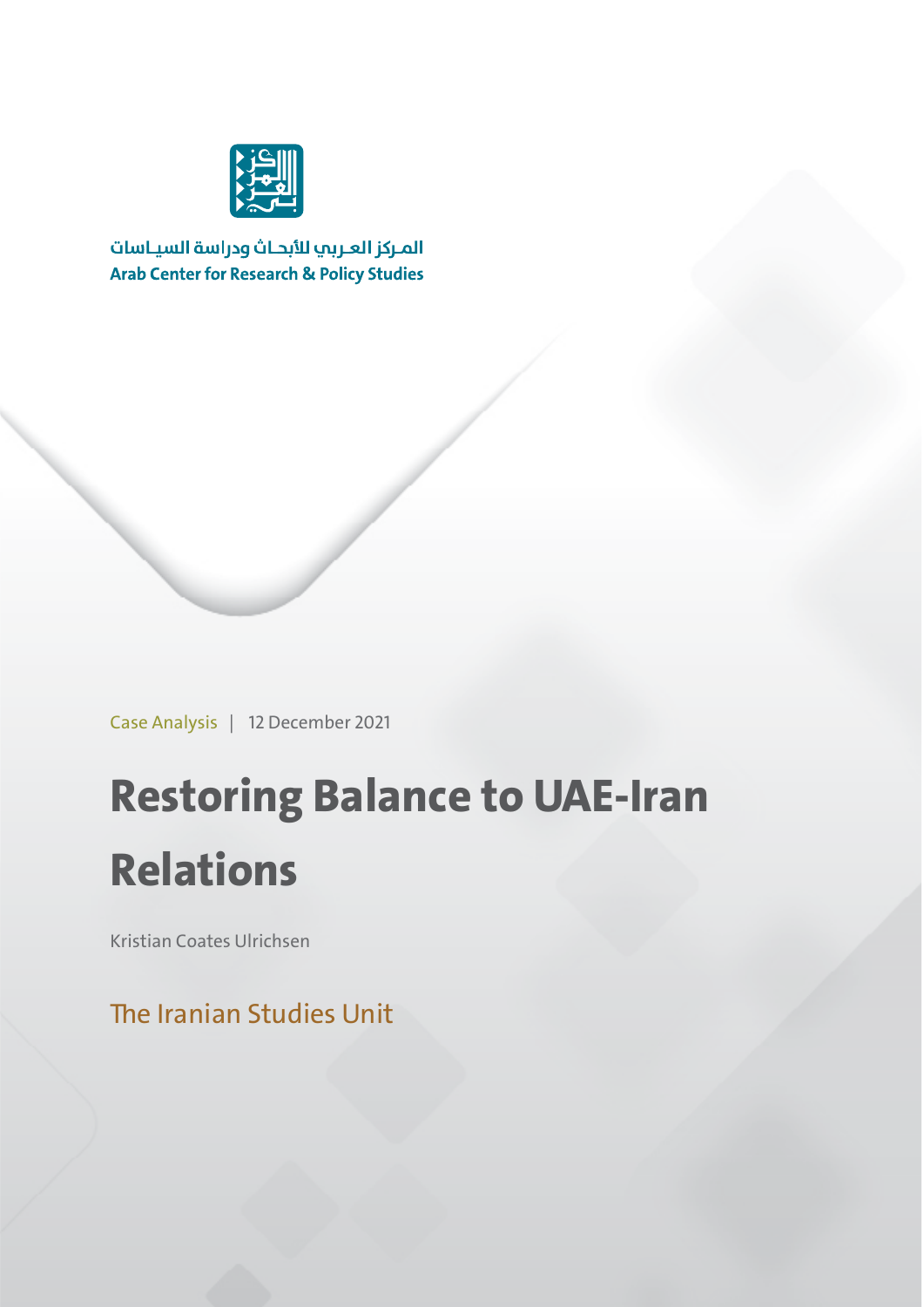## Restoring Balance to UAE-Iran Relations

Series: Case Analysis

12 December 2021

Kristian Coates Ulrichsen

The Iranian Studies Uni

## Kristian Coates Ulrichsen

Kristian Coates Ulrichsen is a Fellow for the Middle East at Rice University's Baker Institute for Public Policy and an Associate Fellow with the Middle East North Africa Programme at Chatham House. Coates Ulrichsen's research spans the international relations, international political economy, and regional security of the Arabian Peninsula and the Persian Gulf, and he is the author of six books on the region, including The United Arab Emirates: Power, Politics and Policymaking (Routledge, 2015) and, most recently, Qatar and the Gulf Crisis (Hurst & Co., 2020).

Copyright © 2021 Arab Center for Research and Policy Studies. All Rights Reserved.

The Arab Center for Research and Policy Studies is an independent research institute and think tank for the study of history and social sciences, with particular emphasis on the applied social sciences.

The Center's paramount concern is the advancement of Arab societies and states, their cooperation with one another and issues concerning the Arab nation in general. To that end, it seeks to examine and diagnose the situation in the Arab world - states and communities- to analyze social, economic and cultural policies and to provide political analysis, from an Arab perspective.

The Center publishes in both Arabic and English in order to make its work accessible to both Arab and non-Arab researchers.

The Arab Center for Research and Policy Studies Al-Tarfa Street, Wadi Al Banat Al-Dayaen, Qatar PO Box 10277, Doha +974 4035 4111 www.dohainstitute.org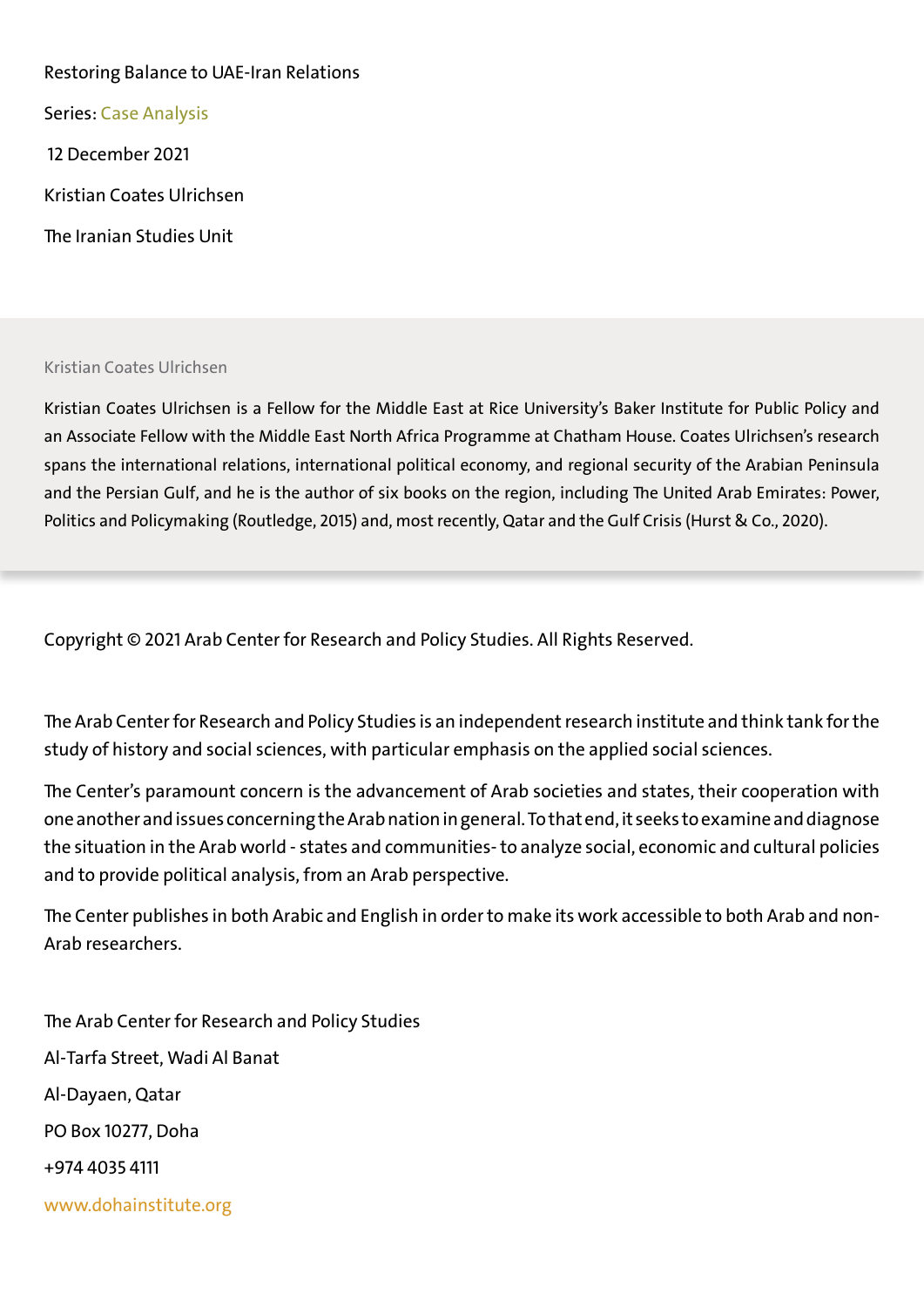A spate of diplomatic initiatives in the fall of 2021 has reignited interest in the regional policies of the United Arab Emirates (UAE) and the evolving nature both of Emirati interests, as perceived in Abu Dhabi, as well as the varying tools through which power is projected in practice. Diplomacy superseded a decade of confrontational approaches toward Qatar **<sup>1</sup>** and Turkey **<sup>2</sup>** as policymakers in the UAE adapted to a regional and international context changed by the Covid-19 pandemic and the curbing of an era of raw power politics with Donald Trump's ousting from office. By contrast, the reorientation of UAE relations with Iran preceded the change of administration in the U.S. and reflects a deeper and more pragmatic streak in the conduct of Emirati foreign policy.**<sup>3</sup>**

The November 24, 2021 visit to Abu Dhabi by Iran's Deputy Foreign Minister, Ali Bagheri-Kani, caught the attention of regional analysts for Bagheri-Khani's declaration that Iran and the UAE had "agreed to open a new chapter" in their "friendly and cordial" bilateral relations.**<sup>4</sup>** The meeting with senior Emirati diplomatic advisor Anwar Gargash and the UAE Minister of State for Foreign Affairs Khalifa Shaheen Al-Marar came nine days after Gargash used the Abu Dhabi Strategic Debate forum to state that the UAE had taken steps to de-escalate tensions with Iran and warn that the Persian Gulf region would pay the price of any confrontation for decades to come.**<sup>5</sup>** These statements came amid ongoing speculation about a possible visit to Iran (which eventually took place on December 6, 2021) by Sheikh Tahnoon bin Zayed Al Nahyan, the powerful National Security Advisor often entrusted with delicate portfolios.**<sup>6</sup>**

Developments since 2019 have cast light on the evolving nature of the relationship between the UAE and Iran and illustrated the delicate balance that officials on both coastlines of the Persian Gulf have attempted to strike, not always successfully. This essay examines both the more recent fluctuations in UAE-Iran relations as well as the longer-term dynamics that have structured – and continue to influence – bilateral ties between the two countries. In fact, it is the deeper continuities that help explain the apparent reversion of Emirati policies on Iran toward a 'norm' after their somewhat uncharacteristic divergence during the turbulent post-Arab Spring decade in the 2010s.

Long connected by dense networks of commercial and business relationships and cross-waterway movements of people and goods, the volume of trade between the UAE and Iran has outpaced the figures for the other five members of the Gulf Cooperation Council (GCC).**<sup>7</sup>** Dubai, especially, became significant to Iran as a re-export hub and an outlet to the global economy in the era of international

**<sup>1</sup>** Amélie Mouton, "The reluctant alliance: UAE and Qatar reluctantly agree to reconcile," The Africa Report, January 13, 2021,<https://bit.ly/3DAaCwf>.

**<sup>2</sup>** Giorgio Cafiero, "Turkey and the UAE Inch Towards Reconciliation," Gulf International Forum, August 30, 2021, <https://bit.ly/31JDDIR>.

**<sup>3</sup>** Hussein Ibish, "UAE Outreach to Iran Cracks Open the Door to Dialogue," The Arab Gulf States Institute in Washington, August 1, 2019, [https://bit.ly/3y3Qa5Z.](https://bit.ly/3y3Qa5Z)

**<sup>4</sup>** "Iran's deputy foreign minister pledges 'new chapter' in Iran-UAE relations," Al-Monitor, November 24, 2021,<https://bit.ly/3lMEnnv>.

**<sup>5</sup>** Mina Aldroubi, "Anwar Gargash: UAE taking steps to defuse Iran tensions," The National News, November 15, 2021, [https://bit.ly/3oxwDHO.](https://bit.ly/3oxwDHO)

**<sup>6</sup>** Maziar Motamedi, "UAE's top security official visits Iran to develop 'warm ties,'" Al Jazeera, December 6, 2021, <https://bit.ly/31BuGS5>.

**<sup>7</sup>** Nader Habibi, "The Impact of Sanctions on Iran-GCC Economic Relations," Middle East Brief, Brandies University Crown Center for Middle East Studies, No. 45, (2010).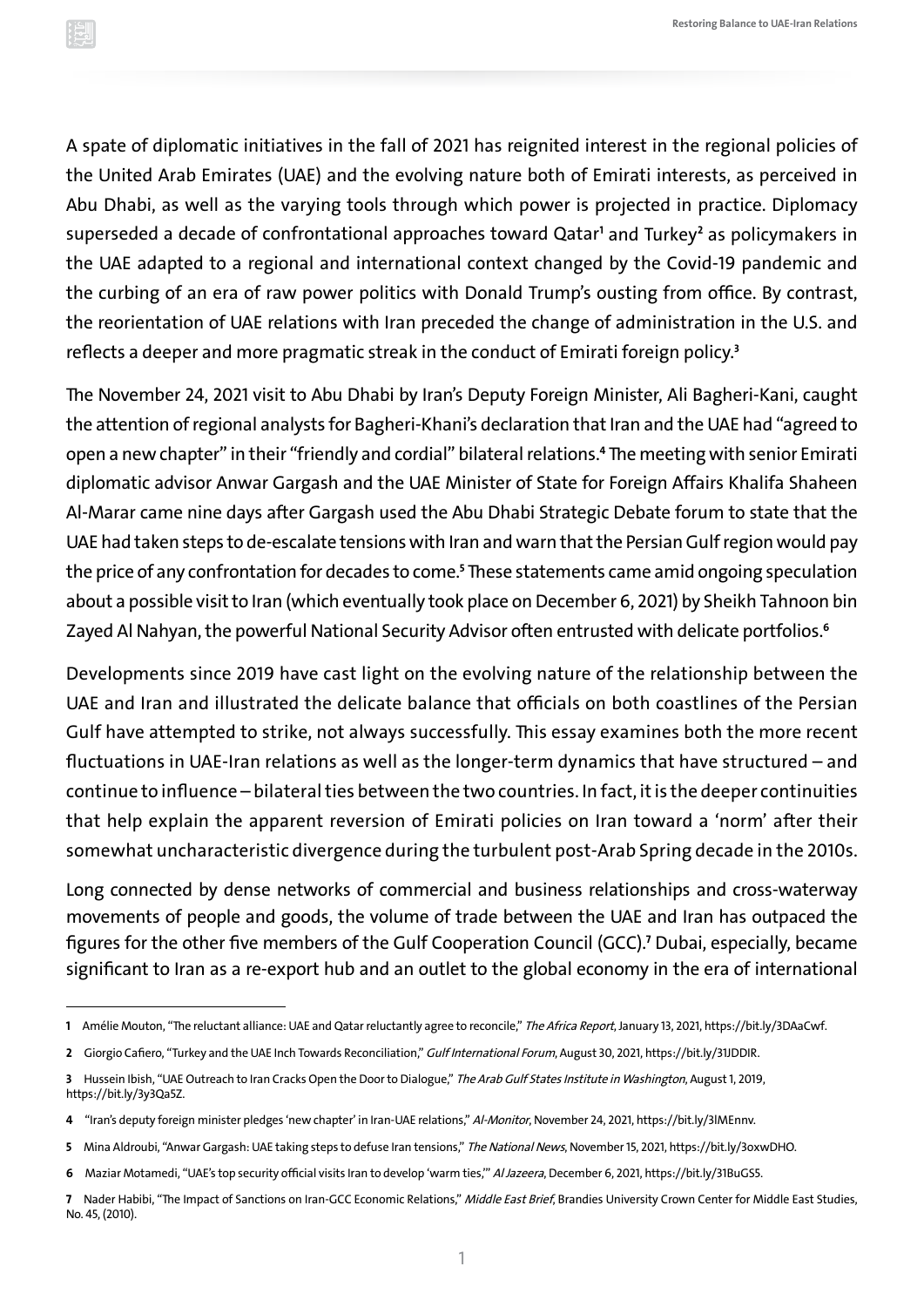sanctions on Teheran.<sup>8</sup> Key aspects of the UAE's model of economic development render the leadership both in Abu Dhabi and in Dubai uniquely vulnerable to regional instability in the Arabian Peninsula or the Persian Gulf. The result of this balancing act has been a drawing back of Emirati assertiveness visà-vis Iran even as the UAE has normalized and deepened its political, economic, and security linkages with Israel.**<sup>9</sup>**

The UAE historically has differed from other Gulf States as it has lacked deep structural obstacles to closer political and economic relations with Iran, which instead have fluctuated more with regional developments than with domestic dynamics in either country. Save for the Iranian occupation **<sup>10</sup>** since 1971 of three islands in the Strait of Hormuz belonging to the emirates of Sharjah and Ras al-Khaimah, the absence of meaningful irritants such as concerns for ethnic or sectarian identity meant there are fewer obstacles to closer political ties than in neighbors such as Saudi Arabia and Bahrain, where many in policy circles tend to view Iran as a potential threat to internal security as well as to regional stability.**<sup>11</sup>** Moreover, the presence of a substantial Iranian business community in Dubai has, for decades, provided a powerful incentive to closer relations, at the individual if not always at the inter-state level.**<sup>12</sup>**

For much of its fifty-year history, the UAE (which was formed on 2 December 1971 with six emirates, led by Abu Dhabi and Dubai, with the seventh, Ras al-Khaimah, joining in February 1972), pursued a pragmatic foreign policy that sought to balance sometimes-competing and contradictory regional and international interests. Under Sheikh Zayed bin Sultan Al-Nahyan, Ruler of Abu Dhabi and President of the UAE until his death in 2004, UAE foreign policy was marked by attachment to Arab and Islamic causes as well as to dialogue and diplomacy. This process of cautious engagement was exemplified when Abu Dhabi hosted **<sup>13</sup>** the meeting, in 1981, at which the Gulf Cooperation Council was established, and by Sheikh Zayed's attempts to mediate **<sup>14</sup>** between Iraq and Iran and explore the basis for an end to their war in the Gulf.

Emirati mediation was far from the main contributing factor in bringing the Iran-Iraq War to a close in 1988, but it did reflect the UAE's cautious maneuvering under Sheikh Zayed and was also borne out of a lack of consensus within the UAE itself.**<sup>15</sup>** While the UAE remained officially neutral, Abu Dhabi, Ras al-Khaimah, Ajman, and Fujairah all sided with Iraq, with Abu Dhabi joining the Saudis

<sup>8</sup> John Duke Anthony, Jean-François Seznec, Tayyar Ari, and Wayne E. White, "War with Iran: Regional Reactions and Requirements," Middle East Policy, Vol. 15, No. 3, (2008), pp. 1- 29.

**<sup>9</sup>** Elham Fakhro, "What the Abraham Accords Reveal about the United Arab Emirates," War on the Rocks, October 30, 2020,<https://bit.ly/3lLlpxv>.

**<sup>10</sup>** Richard A. Mobley, "The Tunbs and Abu Musa Islands: Britain's Perspective," Middle East Journal, Vol. 57, No. 4, (2003), pp. 627 - 45.

**<sup>11</sup>** Ribale Sleiman-Haidar, "The Iranian Threat: The Saudi Perspective," London School of Economics Blogs, June 15, 2018, [https://bit.ly/3Ew58UC.](https://bit.ly/3Ew58UC)

**<sup>12</sup>** Tuqa Khalid and Andrew Torchia, "In Dubai, US sanctions pressure historic business ties with Iran," Reuters, November 19, 2018, [https://reut.rs/3GuO4z7.](https://reut.rs/3GuO4z7)

**<sup>13</sup>** Kelly Clarke, "Dawn of the GCC: how Abu Dhabi's InterContinental Hotel became the birthplace of the Gulf union," The National News, May 25, 2021, <https://bit.ly/3s18qvV>.

**<sup>14</sup>** "Iran and Iraq reportedly accept new mediation effort," UPI, December 5, 1982, [https://bit.ly/3DEqDBf.](https://bit.ly/3DEqDBf)

**<sup>15</sup>** Uzi Rabi, "The United Arab Emirates - A Study in Survival," Middle Eastern Studies, Vol. 43, No. 6, (2007), pp. 1012 -1014.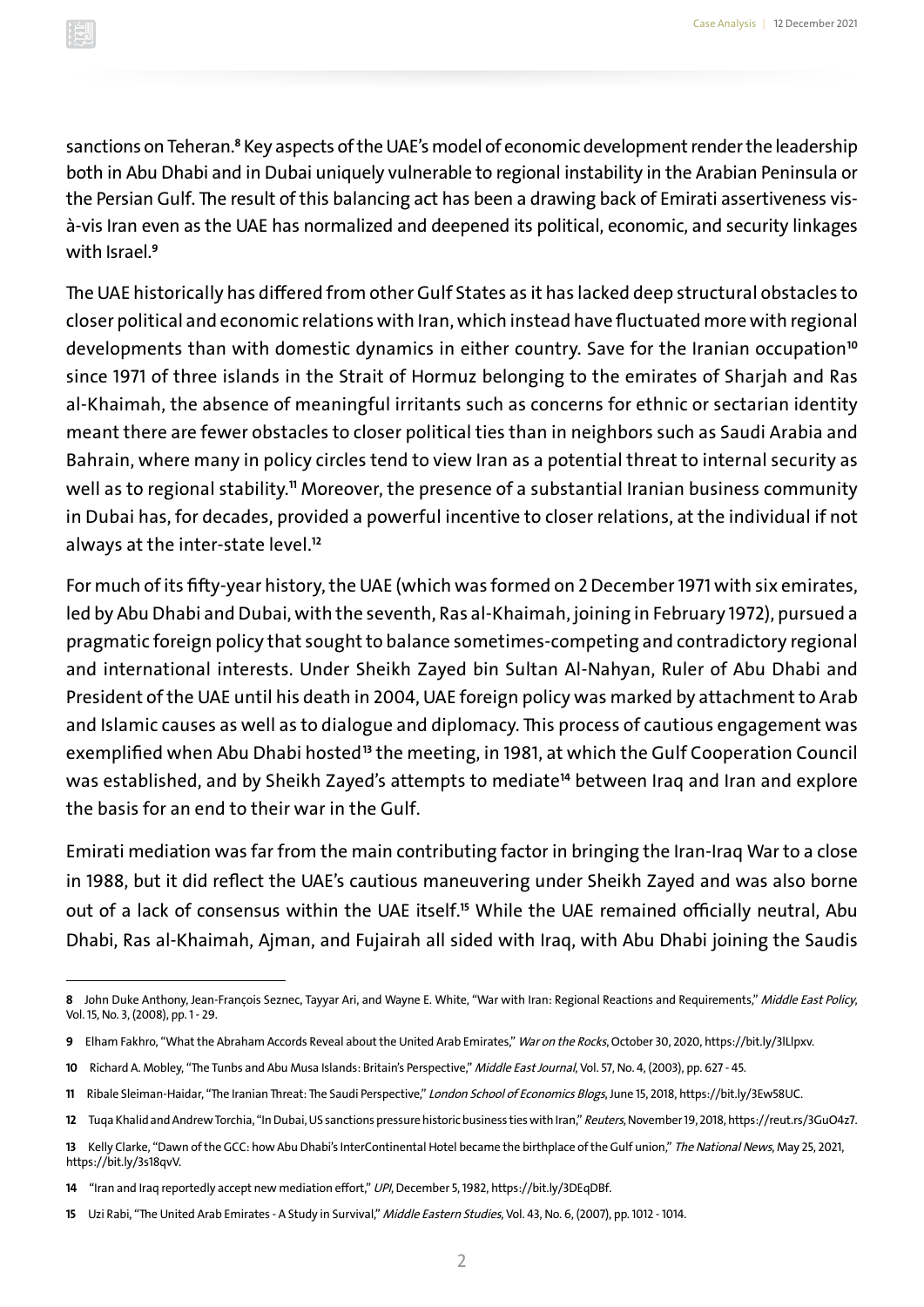and Kuwaitis in contributing financial support to Saddam Hussein and Ras al-Khaimah also offering Baghdad the opportunity to establish air bases on its territory. By contrast, Dubai, Sharjah, and Umm al-Quwain all gravitated more toward Teheran as they continued to trade with Iran throughout the war and Dubai emerged as a key transit hub for war materials destined for Iran.**<sup>16</sup>** Dubai additionally derived benefit from damaged ships calling at the extensive dry-dock repair facilities at its major new port of Jebel Ali, which had opened in 1979, a year before the war began.**<sup>17</sup>**

A rough dichotomy between policy approaches in Abu Dhabi and in Dubai has continued to influence the UAE-Iran relationship in subsequent decades as well. An example of this divergence was in the late-2000s when the leadership in Abu Dhabi was campaigning hard to secure<sup>18</sup> a '123' nuclear agreement and gain U.S. approval<sup>19</sup> for launching a civil nuclear energy program. At the same time, however, Dubai emerged as a perceived weak-point in the international sanctions regime then being tightened around the Iranian government of President Mahmoud Ahmedinejad. U.S. officials expressed concern that Dubai's rapidly-growing re-export trade with Iran constituted a potential loophole. Abu Dhabi's push to gain Congressional support for its civil nuclear agreement heightened for them the sensitivity of Dubai's multifaceted commercial relationship with Iran, given the possibility that illicit trading could encompass dual-use material.**<sup>20</sup>**

The fallout from the Arab uprisings in 2011 sharpened the differences between Dubai's more pragmatic, commercially-driven approach to Iran and Abu Dhabi's assertive, security-first approach to regional affairs. UAE defense and foreign policy-making became far more hawkish after 2011 as Abu Dhabi Crown Prince Mohammed bin Zayed Al Nahyan consolidated control both within Abu Dhabi and across the federation as a whole.**<sup>21</sup>** This security-centric approach was characterized by a zero-tolerance **<sup>22</sup>** position toward dissent domestically and an interventionist **<sup>23</sup>** set of regional policies designed to roll back perceived destabilizing movements such as the Muslim Brotherhood.

Examples of such policies included immediate political and financial assistance **<sup>24</sup>** to the military-led government that toppled Egypt's (Muslim Brotherhood) President Mohamed Morsi in 2013, wide-

24 Michael Peel, Camilla Hall and Heba Saleh, "Saudi Arabia and UAE Prop up Egypt Regime with Offer of \$8 bn," Financial Times, July 10, 2013, [https://on.ft.com/3pFt2qm.](https://on.ft.com/3pFt2qm)

<sup>16</sup> Karim Sadjadpour, The Battle of Dubai: The United Arab Emirates and the U.S.-Iran Cold War, (Carnegie Endowment for International Peace, 2011).

**<sup>17</sup>** John Rice, "Dubai Looking for Economic Boom after Persian Gulf War With AM-Dubai-Dhows," AP News, July 26, 1988,<https://bit.ly/3EznBQk>.

**<sup>18</sup>** "The UAE 123 Agreement: A Model for the Region?," Center for Strategic and International Studies, October 23, 2009, [https://bit.ly/3lKTm18.](https://bit.ly/3lKTm18)

**<sup>19</sup>** Doug Palmer, "US-UAE nuclear pact edges toward implementation," Reuters, September 30, 2009, <https://reut.rs/3GjUEIk>.

**<sup>20</sup>** Kristian Coates Ulrichsen, "Evolving Power Dynamics in the United Arab Emirates," Baker Institute Blog, March 1, 2016, [https://bit.ly/3EDHdTa.](https://bit.ly/3EDHdTa)

**<sup>21</sup>** Ryan Bohl, "What I Taught in the Emirates — and What It Taught Me," New Lines Magazine, November 30, 2021, <https://bit.ly/3EApM6d>.

<sup>22 &</sup>quot;UAE Calls for Zero Tolerance Policy Towards Terrorism to Restore Stability in the Middle East," Permanent Mission of the United Arab Emirates to the United Nations, June 26, 2018, <https://bit.ly/3owMMNN>.

**<sup>23</sup>** Karen E. Young, "The Interventionist Turn in Gulf States' Foreign Policies," The Arab Gulf States Institute in Washington, June 1, 2016, [https://bit.ly/3DxLxSH.](https://bit.ly/3DxLxSH)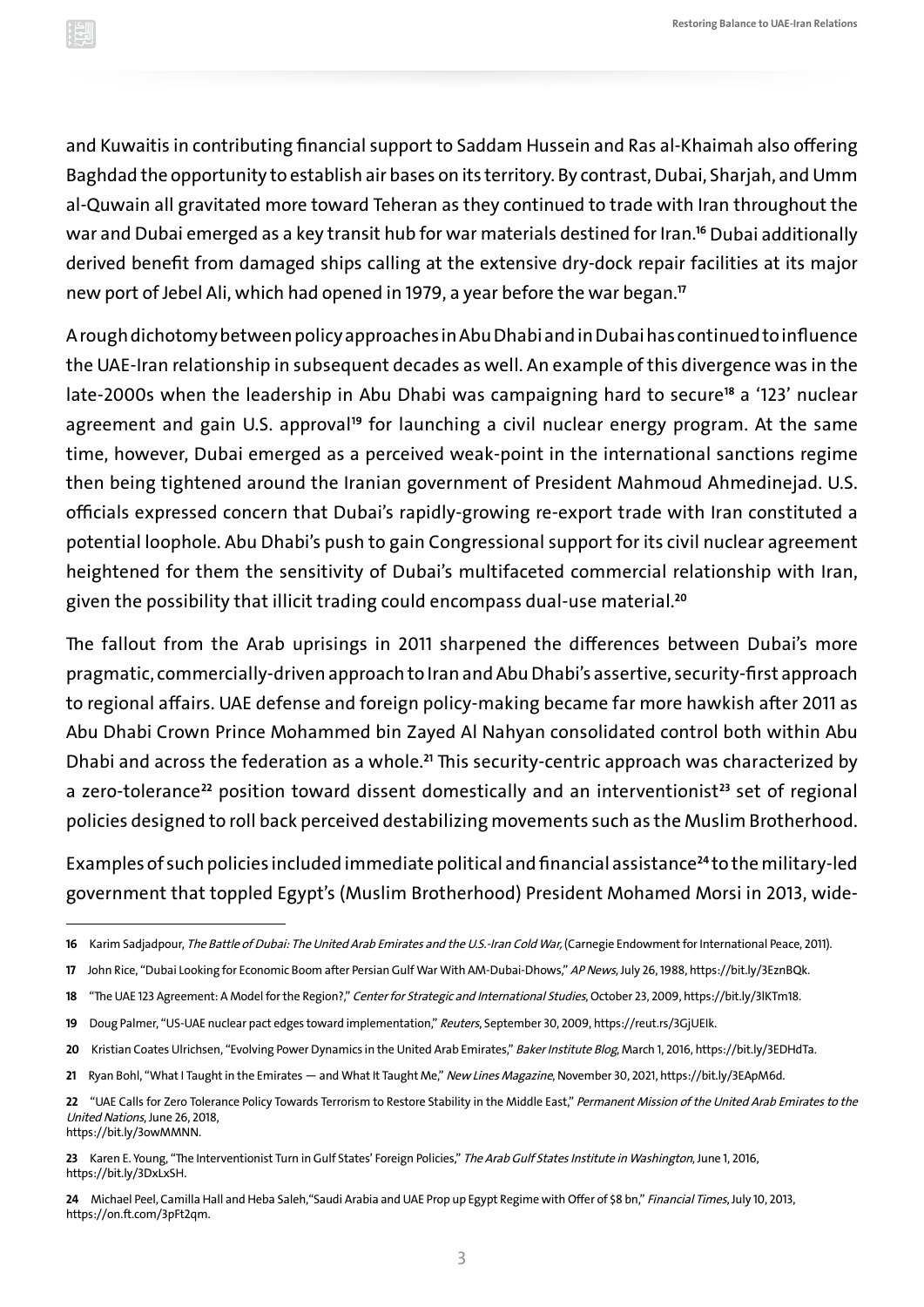ranging support **<sup>25</sup>** for Khalifa Haftar's campaign against the internationally-backed government in Libya after 2014, military intervention **<sup>26</sup>** in southern Yemen as part of the Saudi-led coalition in 2015, and participation **<sup>27</sup>** in the blockade of Qatar that was launched in 2017. Close working ties developed between Mohammed bin Zayed in Abu Dhabi and his Saudi counterpart, Mohammed bin Salman, that reshaped regional politics in the Arabian Peninsula around a harder-line axis.**<sup>28</sup>** The conduct of foreign policy in this period was at times reactive and lacked an underlying consistency, but it embroiled the UAE in regional conflict zones and the crosshairs of geopolitical divides.**<sup>29</sup>**

Officials in Abu Dhabi deemed the perceived challenge from Islamist movements to pose the greatest threat to regional stability, unlike their Saudi colleagues, for whom Iran was seen as a more significant challenge to security (internal as well as external). Diverging priorities in threat perceptions became evident in Yemen as the Saudis battled **<sup>30</sup>** Houthi rebels whom they believed (with some self-fulfilling justification<sup>31</sup> to be in receipt of varying levels of assistance from Iran. By contrast, after Emirati forces regained control of southern cities from the Houthis in 2015, they focused on combating Islamist groups, including Islah, a political party aligned with the Muslim Brotherhood, often acting in minimal operational coordination with their Saudi coalition partners.**<sup>32</sup>**

While Abu Dhabi prioritized its campaigns against political Islam, its close coordination with Riyadh, especially between 2015 and 2019, placed the UAE squarely within the geopolitical confrontation between Saudi Arabia (and the U.S., during the Trump administration) and Iran. In 2017, for example, the Saudi- and Emirati-led quartet of states blockading Qatar demanded that Doha scale back relations with Iran as their first demand in a widely-derided list of conditions to restore ties.**<sup>33</sup>** In September 2018, Iranian officials accused 'two Gulf states' of complicity **<sup>34</sup>** in an attack on a military parade in Ahwaz province that killed 29 people and summoned **<sup>35</sup>** the UAE charge d'affaires to protest comments by a prominent Emirati analyst that appeared to justify an 'attack against a military target.' Such comments were seen to build on a statement made by Mohammed bin Salman in 2017 that any struggle would take place 'inside Iran, not in Saudi Arabia.'**<sup>36</sup>**

- **30** Bruce Riedel, "What are the Houthis, and why are we at war with them?," Brookings Institution, December 18, 2017, https://brook.gs/3pFfRFV
- **31** Thomas Juneau, "How Iran Helped Houthis Expand Their Reach," War on the Rocks, August 23, 2021,<https://bit.ly/3pvVsmE>.
- **32** Stacey Philbrick Yadav, "Yemen's Muslim Brotherhood and the perils of powersharing," Brookings Institution, August 2015, [https://brook.gs/303DnDQ.](https://brook.gs/303DnDQ)
- **33** "Arab states issue 13 demands to end Qatar-Gulf crisis," Al Jazeera, July 12, 2017, [https://bit.ly/3ozsHGt.](https://bit.ly/3ozsHGt)
- **34** "Iran blames US and Gulf allies for Ahvaz parade attack," Al Jazeera, September 23, 2018, [https://bit.ly/3IuzqcG.](https://bit.ly/3IuzqcG)
- **35** "Iran threatens UAE after tweet by Emirati writer on Ahwaz attack," Al Arabiya News, September 23, 2018, [https://bit.ly/3y5EDmC.](https://bit.ly/3y5EDmC)
- **36** Sami Aboudi and Omar Fahmy, "Powerful Saudi prince sees no chance for dialogue with Iran," Reuters, May 2, 2017, <https://reut.rs/31GXjwG>.

**<sup>25</sup>** "UAE renews support to Libya's Haftar, calls for UN-supervised solution to end war," AlArabiya News, April 30, 2020,<https://bit.ly/3GqdYUE>.

**<sup>26</sup>** Michael Knights, "Lessons From the UAE War in Yemen," Law Fare Blog, August 18, 2019, [https://bit.ly/31GpXhA.](https://bit.ly/31GpXhA)

**<sup>27</sup>** Anne Barnard and David D. Kirkpatrick, "5 Arab Nations Move to Isolate Qatar, Putting the US in a Bind," New York Times, June 5, 2017, <https://nyti.ms/3EviZKV>.

**<sup>28</sup>** Simon Henderson, "Meet the Two Princes Reshaping the Middle East," Politico Magazine, June 13, 2017, [https://politi.co/31JLDt5.](https://politi.co/31JLDt5)

**<sup>29</sup>** Peter Salisbury, "Risk Perception and Appetite in UAE Foreign and National Security Policy," Chatham House, July 1, 2020, [https://bit.ly/3GjPGvg.](https://bit.ly/3GjPGvg)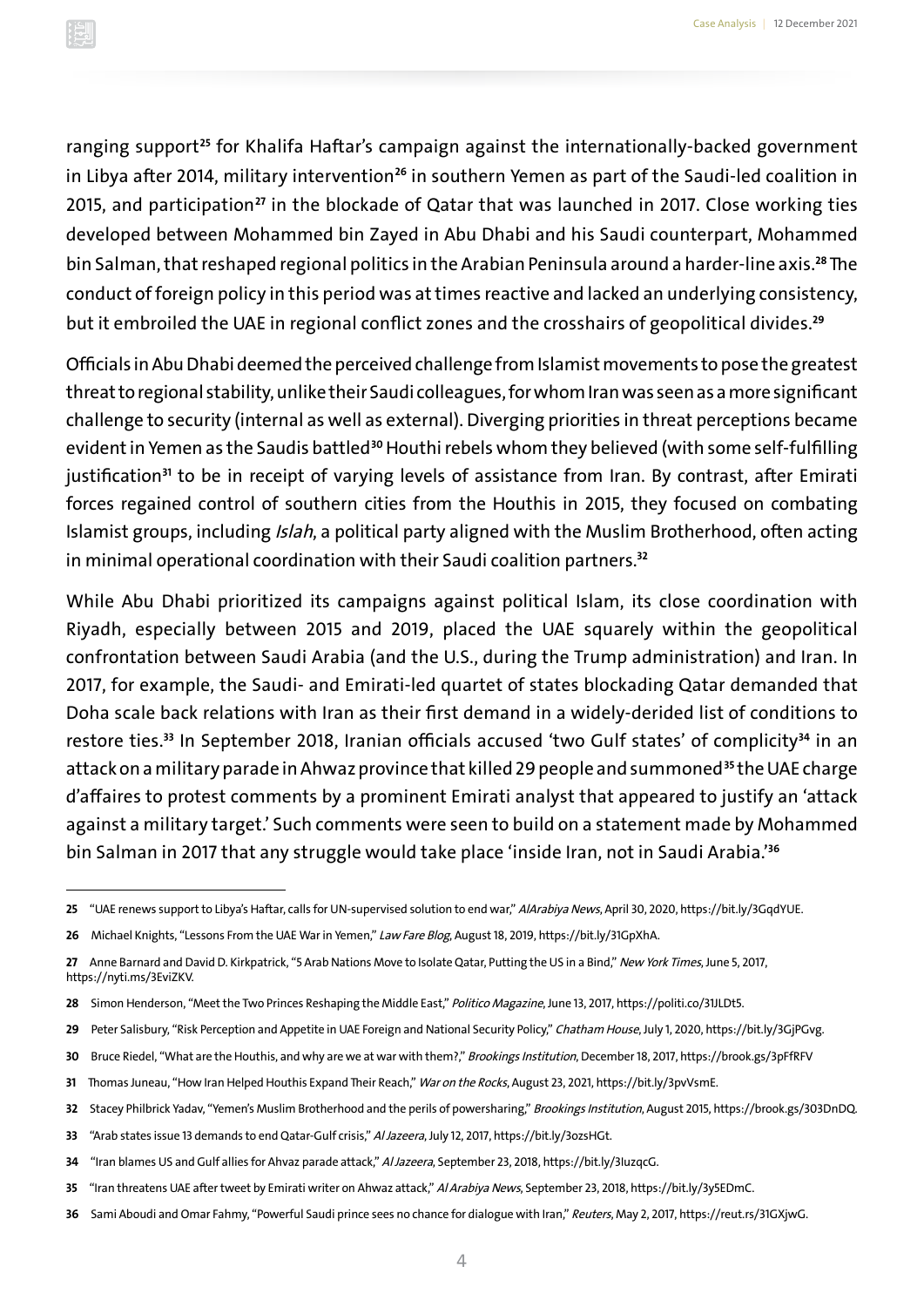Developments in 2019 punctured the assertive Emirati regional policy and precipitated a reassessment of approach that predated the broader transition (at least until 2024) a year later away from the raw power politics that characterized the four turbulent years of the Trump era. One aspect of this shift came in the realization of the limits of Emirati ability to project military power and political authority beyond its borders. This occurred in Libya, where Khalifa Haftar's attempt to seize Tripoli in April 2019 failed **<sup>37</sup>** and was followed by a far larger Turkish mobilization **<sup>38</sup>** in support of the Libyan government, and in Yemen, where Emirati officials made a pragmatic **<sup>39</sup>** decision in June 2019 to draw down most of their direct involvement and focus instead on local allies.

Also in 2019, a series of attacks on maritime and energy targets in Saudi Arabia and the UAE occurred between May and September, when they culminated in the drone and missile attack **<sup>40</sup>** on Saudi oil installations that temporarily knocked out half<sup>41</sup> of the Kingdom's production. While their attribution was never definitively proven, they likely formed part of Iran's 'maximum resistance<sup>42</sup>' response to the Trump administration's policy of 'maximum pressure **<sup>43</sup>**' which was launched in April 2019 – and initially welcomed **<sup>44</sup>** by Emirati (and Saudi) leaders. However, the failure of the Trump administration to respond to the attacks on its Arab Gulf partners – with Trump himself stating **<sup>45</sup>**, two days after the Abqaiq strike, that "that was an attack on Saudi Arabia, and that wasn't an attack on us" – caused shockwaves in Abu Dhabi and Riyadh as they drew into question the basis of the security guarantees **<sup>46</sup>** that Saudi and Emirati leaders thought they had from the U.S.

Although President Trump may not have intended to sow such doubt, his comments, and his administration's (in)action in 2019 compelled a reconsideration of the notion that, especially when it came to Iran, U.S. and Arab Gulf partner interests were effectively one and the same. Moreover, they contributed to a sense of growing unease in Arab Gulf capitals, especially Abu Dhabi and Riyadh, over a perceived disengagement of U.S. interest that began in the Obama administration (and which President Biden's first year in office, and particularly the way the U.S. conducted its

**45** Steve Holland and Rania El Gamal, "Trump says he does not want war after attack on Saudi oil facilities," Reuters, September 16, 2019, [https://reut.rs/3rQefvR.](https://reut.rs/3rQefvR)

**46** David B. Roberts, "For decades, Gulf leaders counted on U.S. protection. Here's what changed," Washington Post, January 30, 2020, [https://wapo.st/3Gt9mNx.](https://wapo.st/3Gt9mNx)

**<sup>37</sup>** Jason Pack and Mathew Sinkez, "Khalifa Haftar's Miscalculated Attack on Tripoli Will Cost Him Dearly," Foreign Policy, April 10, 2019, <https://bit.ly/3y2RyWt>.

**<sup>38</sup>** Patrick Wintour, "Libyan government activates cooperation accord with Turkey," The Guardian, December 20, 2019, [https://bit.ly/3EBt0Gu.](https://bit.ly/3EBt0Gu)

**<sup>39</sup>** Elana DeLozier, "UAE Drawdown May Isolate Saudi Arabia in Yemen," The Washington Institute for Near East Policy, July 2, 2019, [https://bit.ly/31xWBT4.](https://bit.ly/31xWBT4)

**<sup>40</sup>** Ben Hubbard, Palko Karasz, and Stanley Reed, "Two Major Saudi Oil Installations Hit by Drone Strike, and U.S Blames Iran," New York Times, September 14, 2019, <https://nyti.ms/3EEcVjs>.

**<sup>41</sup>** John Defterios and Victoria Cavaliere, "Coordinated strikes knock out half of Saudi oil capacity, more than 5 million barrels a day," CNN, September 15, 2019, [https://cnn.it/3oByZpj.](https://cnn.it/3oByZpj)

**<sup>42</sup>** Ali Vaez and Naysan Rafati, "U.S. Maximum Pressure Meets Iranian Maximum Pressure," International Crisis Group, November 5, 2019, [https://bit.ly/3EDKJNr.](https://bit.ly/3EDKJNr)

**<sup>43</sup>** "Trump Dials Up the Pressure on Iran," New York Times, May 4, 2019, <https://nyti.ms/3pGBSo9>.

**<sup>44</sup>** Majed Al Ansari, "Gulf states divided in approach to Iran-US escalation," Al-Monitor, July 1, 2019, [https://bit.ly/3EzuYHu.](https://bit.ly/3EzuYHu)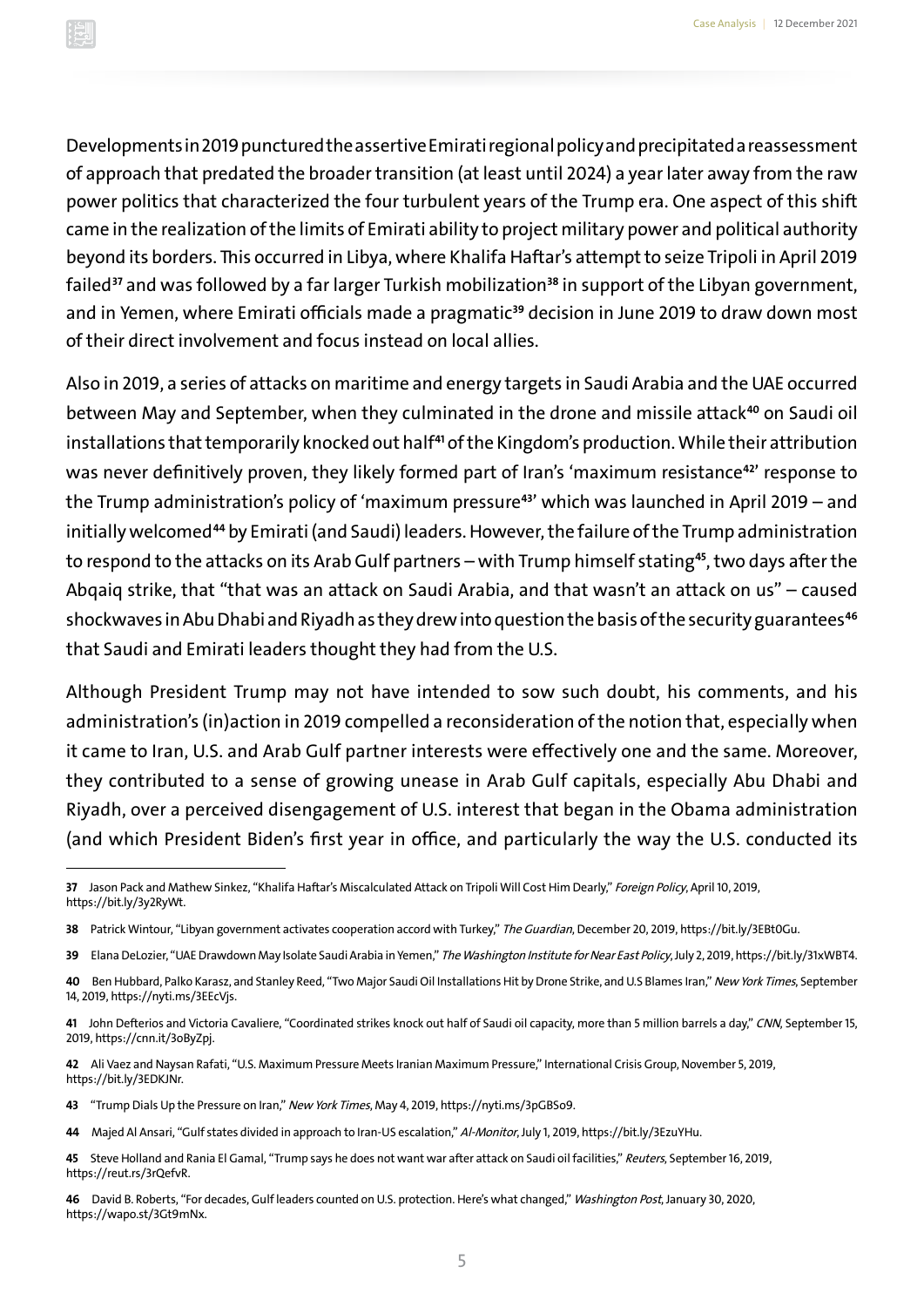chaotic withdrawal from Afghanistan in August 2021, only reinforced).**<sup>47</sup>** In part for this reason, UAE policymakers have sought to diversify **<sup>48</sup>** their international partnerships, including with Israel and China, and achieve a more workable balance in regional relationships, notably with Iran.**<sup>49</sup>**

Emirati outreach to Iran began in July 2019, within weeks of the attacks on shipping (well before the attack on Saudi oil infrastructure), with the revival **<sup>50</sup>** of maritime security talks that had last been held in 2013 and a notable shift in rhetoric that emphasized **<sup>51</sup>** the need for regional stability. Such messaging, which differed markedly from the (over)confident tones of 2015-2018, was on full display in January 2020 after U.S.-Iran tensions soared following the killing of Qassim Soleimani.**<sup>52</sup>** A statement from the UAE foreign ministry called **<sup>53</sup>** for 'rational dialogue' and a de-escalation of tension in the Persian Gulf, a stance echoed by the Saudi leadership which also sent **<sup>54</sup>** their Deputy Defense Minister to Washington, D.C. to make the case in person to the Trump administration. Later in 2020, the UAE dispatched at least four planeloads of medical supplies to Iran during the opening months of the SARS-CoV-2 pandemic in another tangible sign that geopolitical confrontation was giving way, at least partially, to a degree of workable cooperation.**<sup>55</sup>**

There are sound reasons for the turn back to a pragmatic approach to Iran, including the uncertainties of the post-pandemic economic landscape for all countries in the region regardless of their stance on any of the regional geopolitical fault-lines. Officials in Abu Dhabi and (especially) Dubai are fully aware of the damage that would be caused to their brand as (relatively) stable hubs in an otherwise insecure region should the pattern of attacks seen in 2019 continue and/or escalate. This newfound sense of vulnerability has been amplified by the impact of the pandemic which has hit hard on the tourism, hospitality, mega-event, and entertainment sectors that had propelled Abu Dhabi and Dubai into aspirant global cities over the previous two decades.

In January 2014, the Ruler of Dubai (and Prime Minister of the UAE), Sheikh Mohammed bin Rashid Al Maktoum, called for an easing of pressure on Iran as he told the BBC that 'we need to give Iran space, Iran is our neighbor and we don't want any problem.'**<sup>56</sup>** Nearly eight years later, the failure of the intervening period of confrontational relations to come up with any viable or more workable alternative has restored the value of balance to regional and inter-regional relationships. As the

- **54** Tamara Abueish, "Saudi Arabia's Vice Defense Minister discusses de-escalation with Esper," Al Arabiya News, January 7, 2020,<https://bit.ly/3Iu4b1u>.
- **55** "UAE Sends Additional Aid to Iran in Fight against COVID-19," ReliefWeb, June 27, 2020, [https://bit.ly/3yjdtcd.](https://bit.ly/3yjdtcd)
- **56** Simeon Kerr, "Dubai eager to capitalise on Iran opening," Financial Times, January 21, 2014,<https://on.ft.com/3y4OxEY>.

**<sup>47</sup>** Kirsten Fontenrose, "What the Arab Gulf is thinking after the Afghanistan withdrawal," Atlantic Council, September 23, 2021, <https://bit.ly/303H64i>.

**<sup>48</sup>** Elham Fakhro, "What the Abraham Accords Reveal about the United Arab Emirates," War on the Rocks, October 30, 2020,<https://bit.ly/3lLlpxv>.

**<sup>49</sup>** "Iran experts: 'UAE strengthening ties with Tehran," Middle East Monitor, July 4, 2020,<https://bit.ly/3rJXx14>.

**<sup>50</sup>** "Rivals Iran and UAE to hold maritime security talks," Reuters, July 30, 2019, [https://reut.rs/3EzT8BB.](https://reut.rs/3EzT8BB)

**<sup>51</sup>** Liz Sly, "The UAE's ambitions backfire as it finds itself on the front line of U.S.-Iran tensions," Washington Post, August 11, 2019, [https://wapo.st/3DBZzTc.](https://wapo.st/3DBZzTc)

**<sup>52</sup>** Peter Baker, Ronen Bergman, David D. Kirkpatrick, Julian E. Barnes, and Alissa J. Rubin, "Seven Days in January: How Trump Pushed U.S. and Iran to the Brink of War," New York Times, January 11, 2020, <https://nyti.ms/3rPWE7g>.

**<sup>53</sup>** "UAE calls for de-escalation amid reactions to Iran missile attacks," Arab News, January 8, 2020, [https://bit.ly/3rMiSac.](https://bit.ly/3rMiSac)